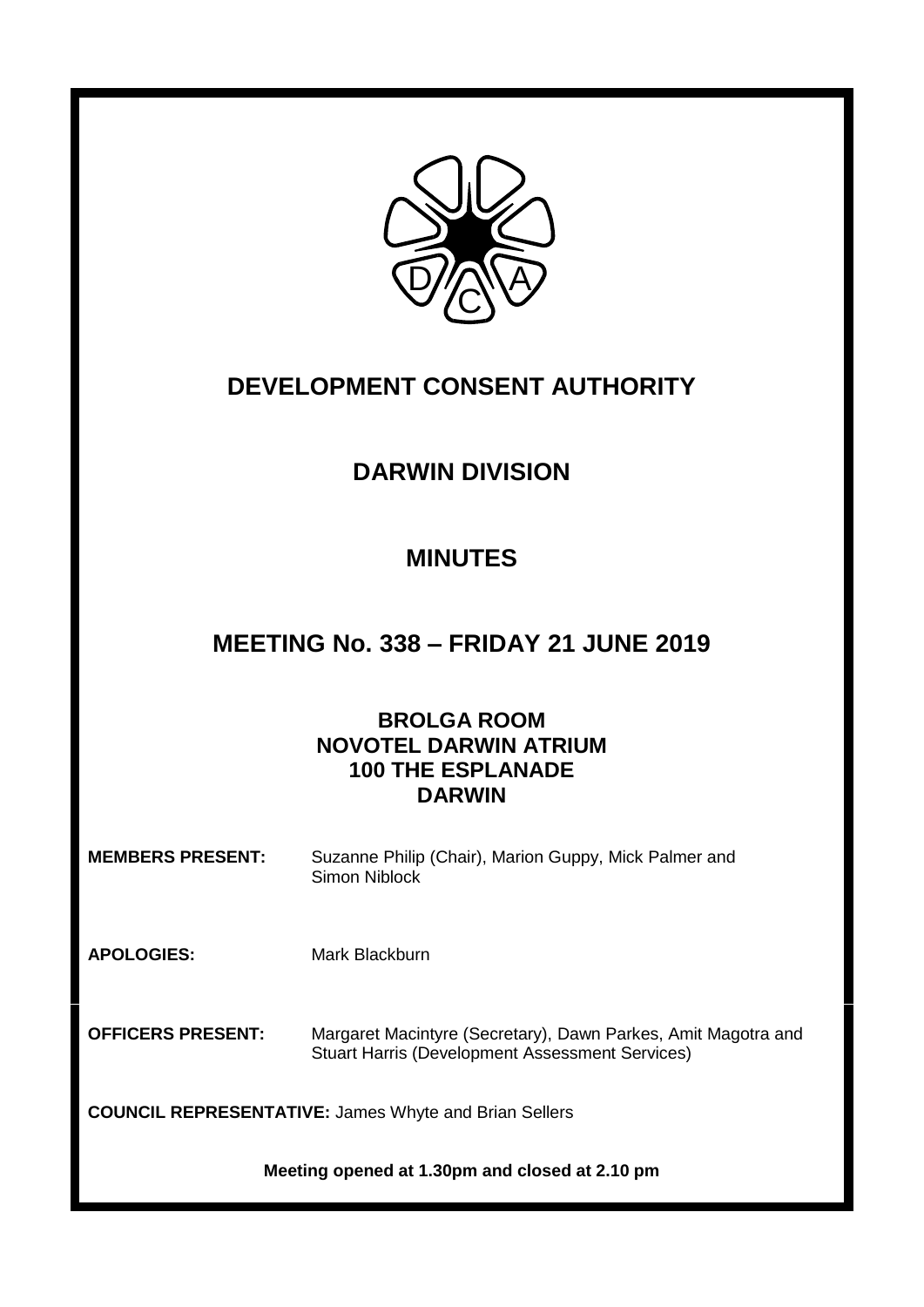**THE MINUTES RECORD OF THE EVIDENTIARY STAGE AND THE DELIBERATIVE STAGE ARE RECORDED SEPARATELY. THESE MINUTES RECORD THE DELIBERATIVE STAGE. THE TWO STAGES ARE GENERALLY HELD AT DIFFERENT TIMES DURING THE MEETING AND INVITEES ARE PRESENT FOR THE EVIDENTIARY STAGE ONLY.**

#### **ITEM 1 ALTERATIONS AND ADDITIONS TO AN EXISTING HOSPITAL (DARWIN PA2019/0166 PRIVATE HOSPITAL) LOT 9730 (19) FLOREY AVENUE, TOWN OF NIGHTCLIFF APPLICANT NORTHERN PLANNING CONSULTANTS PTY LTD**

Mr Brad Cunnington (Northern Planning Consultants), Mr Adam Walker (DKJ Architects), Ms Jo Seiler (General Manager, Darwin Private Hospital) and Mr Russell Fry (Facilities Manager, Darwin Private Hospital) attended.

**RESOLVED** That, pursuant to section 53(a) of the *Planning Act 1999*, the Development **114/19** Consent Authority consent to the application to develop Lot 9730 (19) Florey Avenue, Town of Nightcliff for the purpose of alterations and additions to an existing hospital (Darwin Private Hospital), subject to the following conditions:

#### **CONDITIONS PRECEDENT**

- 1. Prior to the endorsement of plans and prior to the commencement of works (including site preparation), amended plans to the satisfaction of the consent authority must be submitted to and approved by the consent authority. When approved, the plans will be endorsed and will then form part of the permit. The plans must be drawn to scale and must be generally in accordance with the plans submitted with the application but modified to show:
- a) The provision of at least 266 car parking spaces that comply with the requirements of Clause 6.5.3 (Parking Layout) of the NT Planning Scheme; and
- b) If and where possible, the provision of shade trees within the car park.
- 2. Prior to the endorsement of plans and prior to the commencement of works (including site preparation), a schematic plan demonstrating the on-site collection of stormwater and its discharge into the Top End Health Services of the Northern Territory Government stormwater drainage system shall be submitted to and approved by the Top End Health Services of the Northern Territory Government, to the satisfaction of the consent authority.
- 3. Prior to the endorsement of plans and prior to the commencement of works (including site preparation) written advice from the Top End Health Services of the Northern Territory Government must be provided to confirm that that the anticipated sewer load from the proposed development can be accommodated within the existing sewer network. Alternatively, written advice must be provided from the Power and Water Corporation confirming that it will provide sewerage services to this development.
- 4. Prior to the commencement of works (including site preparation), the applicant is to prepare an Environmental and Construction Management Plan (ECMP) to the requirements of the City of Darwin. The ECMP is to detail issues directly relating to the City of Darwin infrastructure including haulage routes, and the Rocklands Drive and Florey Avenue intersection, to the satisfaction of the consent authority.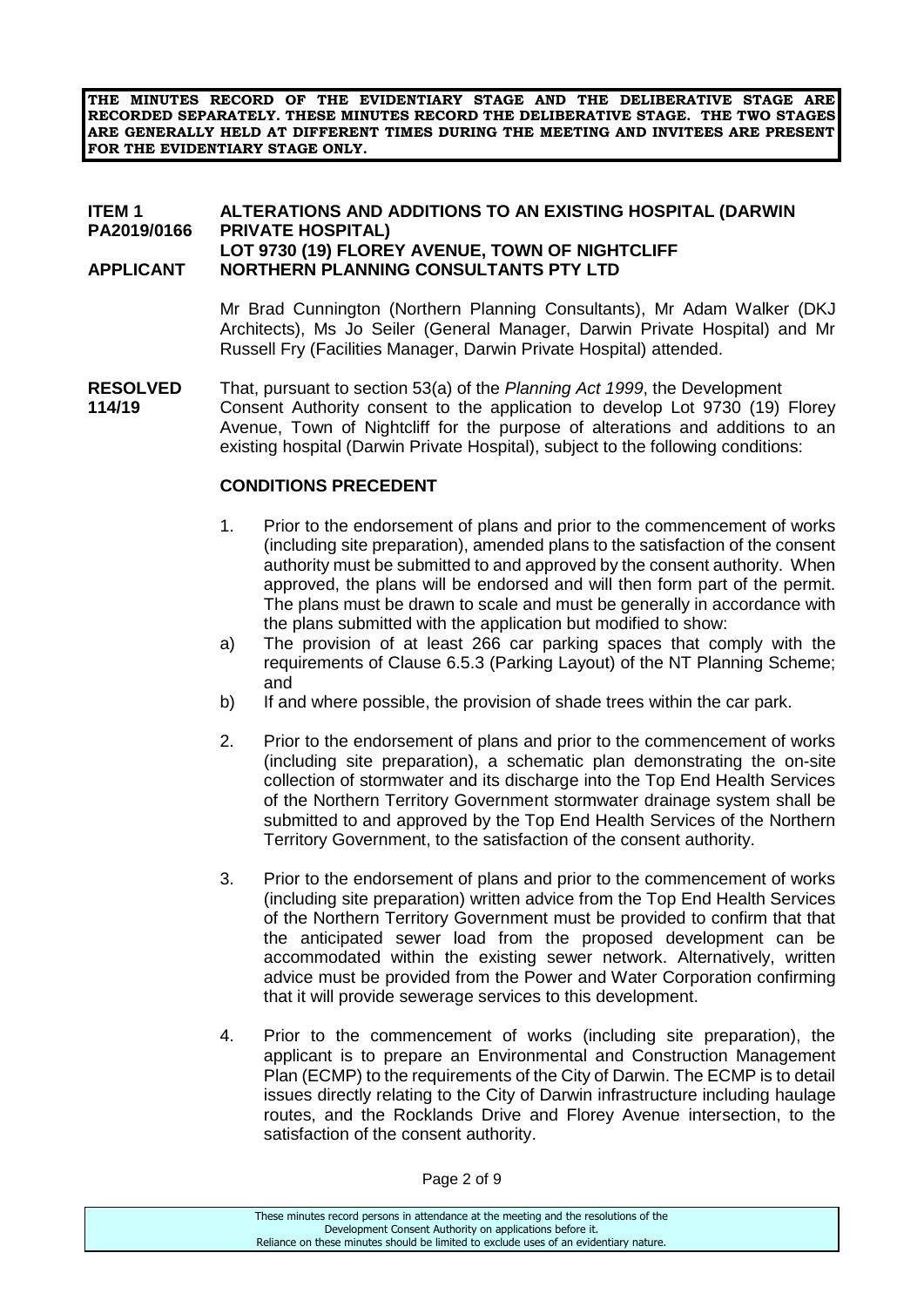### **GENERAL CONDITIONS**

- 5. The works carried out under this permit shall be in accordance with drawings endorsed as forming part of this permit.
- 6. The owner of the land must enter into agreements with the relevant authorities for the provision of water supply, sewerage, electricity and telecommunication network services to the development shown on the endorsed plan in accordance with the authorities' requirements and relevant legislation at the time.

*[Note: For sewerage, the owner of the land must enter into agreement with the Top End Health Services of the Northern Territory Government and/or the Power and Water Corporation].*

- 7. Any developments on or adjacent to any easements on site shall be carried out to the requirements of the relevant service authority to the satisfaction of the consent authority.
- 8. All existing and proposed easements and sites for existing and required utility services must be vested in the relevant authority for which the easement or site is to be created.
- 9. Before the use or occupation of the development starts, the areas set aside for the parking of vehicles and access lanes as shown on the endorsed plans must be:
- (a) constructed;
- (b) properly formed to such levels that they can be used in accordance with the plans;
- (c) surfaced with an all-weather-seal coat;
- (d) drained;
- (e) line marked to indicate each car space and all access lanes; and
- (f) clearly marked to show the direction of traffic along access lanes and driveways;

to the satisfaction of the consent authority.

Car spaces, access lanes and driveways must be kept available for these purposes at all times.

- 10. The car parking shown on the endorsed plans must be available at all times for the exclusive use of the occupants of the development and their visitors.
- 11. Appropriate soil erosion, sediment and dust control measures must be effectively implemented throughout the construction stage of the development, and all disturbed soil surfaces must be suitably stabilised against erosion at the completion of works, to the satisfaction of the Consent Authority.
- 12. Dust control measures must be employed throughout the construction stage of the development to the requirements of the NT EPA, to the satisfaction of the consent authority.
- 13. Before the occupation of the development starts, the landscaping works shown on the endorsed plans must be carried out and completed to the satisfaction of the consent authority.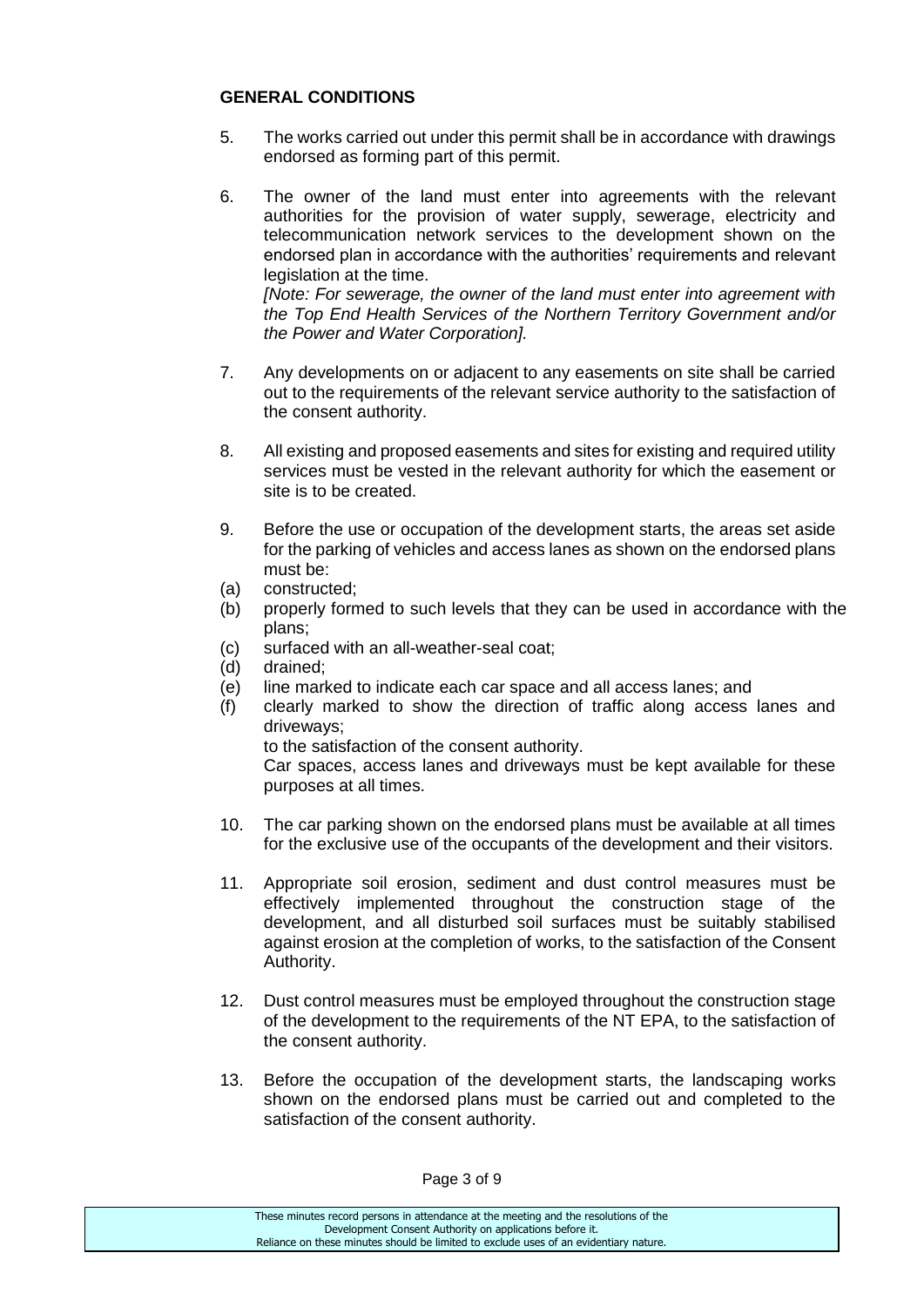- 14. The landscaping shown on the endorsed plans must be maintained to the satisfaction of the consent authority, including that any dead, diseased or damaged plants are to be replaced.
- 15. Storage for waste disposal bins is to be provided to the requirements of the City of Darwin, to the satisfaction of the consent authority.
- 16. Stormwater is to be collected and discharged into the drainage network to the technical standards of and at no cost to the Top End Health Services of the Northern Territory Government to the satisfaction of the consent authority.
- 17. All air conditioning condensers (including any condenser units required to be added or replaced in the future) are to be appropriately screened from public view, located so as to minimise thermal and acoustic impacts on neighbouring properties and condensate disposed of to ground level in a controlled manner, to the satisfaction of the consent authority.
- 18. All pipes, fixtures, fittings and vents servicing any building on the site must be concealed in service ducts or otherwise hidden from view, to the satisfaction of the consent authority.
- 19. No plant, equipment, services or architectural features other than those shown on the endorsed plans are permitted above the roof level of the building(s).

### **NOTES:**

- 1. Power and Water Corporation advises that the Water and Sewer Services Development Section [\(landdevelopmentnorth@powerwater.com.au\)](mailto:landdevelopmentnorth@powerwater.com.au) and the Power Network Engineering Section [\(powerconnections@powerwater.com.au\)](mailto:powerconnections@powerwater.com.au) should be contacted via email a minimum of one month prior to construction works commencing to determine servicing requirements and the need for upgrading of infrastructure.
- 2. The Department of Environment and Natural Resources advises that construction work should be conducted in accordance with the Northern Territory Environment Protection Authority's Noise Guidelines for Development Sites. The guidelines specify that on-site construction activities are restricted to between 7am and 7pm Monday to Saturday and 9am to 6pm Sunday and Public Holidays. For construction activities outside these hours refer to the guidelines for further information.
- 3. Professional advice regarding implementation of soil erosion control and dust control measures to be employed throughout the construction phase of the development are available from the Department of Environment and Natural Resources. Information can be obtained from the IECA Best Practice Erosion and Sediment Control Guidelines 2008 available at [www.austieca.com.au](http://www.austieca.com.au/) and the NTG website [https://nt.gov.au/environment/soil-land-vegetation.](https://nt.gov.au/environment/soil-land-vegetation)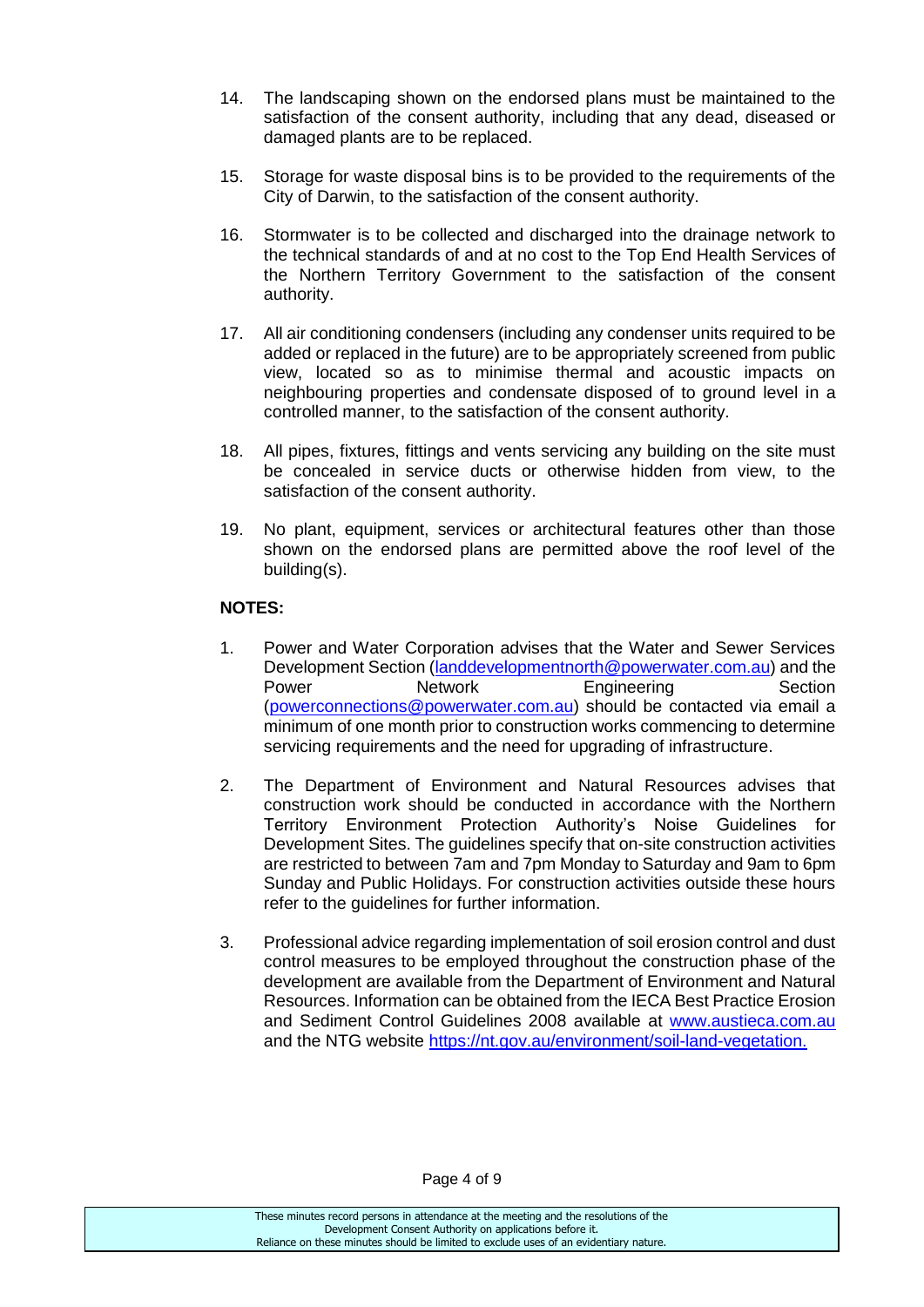- 4. The Northern Territory Environment Protection Authority has advised that the proponent must comply with their General Environmental Duty provided by section 12 of the *Waste Management and Pollution Control Act 1998*. More information can be found on the Environment Protection Authority website at: [http://ntepa.nt.gov.au/waste-pollution,](http://ntepa.nt.gov.au/waste-pollution) by calling (08) 8924 4218 or emailing [ntepa@nt.gov.au.](mailto:ntepa@nt.gov.au)
- 5. This development permit does not grant building approval. You are advised to contact a NT registered private Building Certifier to ensure that you have attained all necessary approvals before commencing construction works.
- 6. If you choose nbn to service your development, you will need to enter into a development agreement with nbn. The first step is to register the development via [http://www.nbnco.com.au/develop-or-plan-with-the](http://www.nbnco.com.au/develop-or-plan-with-the-nbn/new-developments.html)[nbn/new-developments.html](http://www.nbnco.com.au/develop-or-plan-with-the-nbn/new-developments.html) once registered nbn will be in contact to discuss the specific requirements for the development. Nbn requires you to apply at least 3 months before any civil works commence. All telecommunications infrastructure should be built to nbn guidelines found at [http://www.nbnco.com.au/develop-or-plan-with-the-nbn/new](http://www.nbnco.com.au/develop-or-plan-with-the-nbn/new-developments/builders-designers.html)[developments/builders-designers.html](http://www.nbnco.com.au/develop-or-plan-with-the-nbn/new-developments/builders-designers.html)
- 7. Any proposed works which fall within the scope of the *Construction Industry Long Service Leave and Benefits Act 2005* must be notified to NT Build by lodgement of the required Project Notification Form. Payment of any levy must be made prior to the commencement of any construction activity. NT Build should be contacted via email (info@ntbuild.com.au) or by phone on 08 89364070 to determine if the proposed works are subject to the *Act*.
- 8. City of Darwin advises that any proposed works on/over City of Darwin property shall be subject to a separate application to the City of Darwin and shall be carried out to the requirements and satisfaction of City of Darwin.
- 9. Department of Environment and Natural Resources advises that prior to the removal of fill (waste material) from the site, or the importation of fill onto the site, wast classification assessment is to be undertaken in accordance with NSW EPA Waste Classification Guidelines, Part1: Classifying waste, 2014, and associated waste classification guidelines. All imported fill material must be virgin excavated natural material (VENM). The material must be accompanied by details of its nature, origin, volume, and transportation details. All records must be retained and made available to authorised officers, upon request, to confirm compliance with the requirements the *Waste Management and Pollution Control Act 1998*.
- 10. The Environmental Health Branch of the Department of Health advise that any additional food service areas would require compliance with the *Food Act 2004* requirements.

### **REASONS FOR THE DECISION**

1. Pursuant to section 51(a) of the *Planning Act 1999*, the consent authority must take into consideration the planning scheme that applies to the land to which the application relates.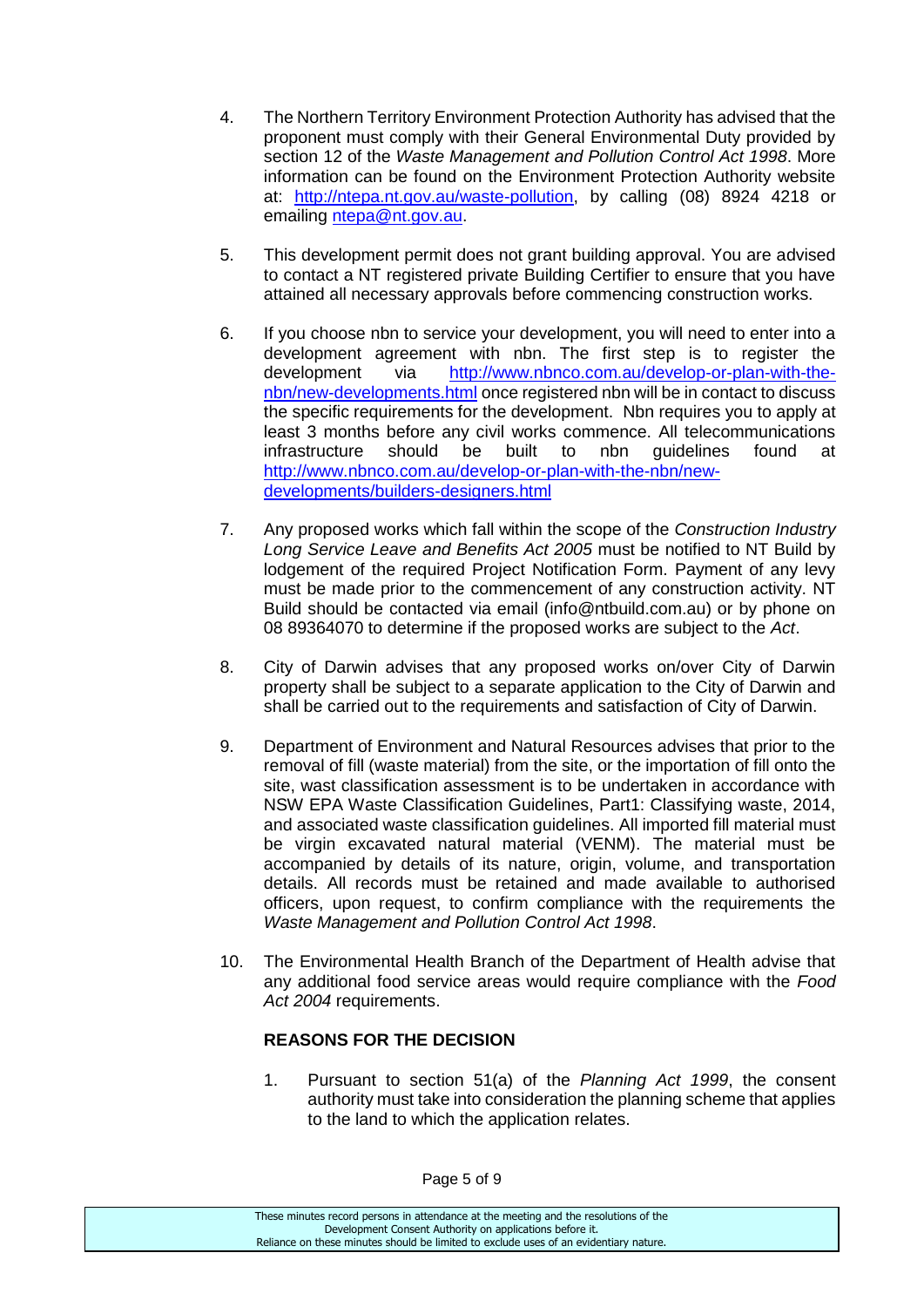The land is located in Zone CP (Community Purpose) of the Northern Territory Planning Scheme (NTPS) of which the purpose is to provide for community services and facilities, whether publically or privately owned or operated, including facilities for civic and government administration. The zone also provides that the design is expected to incorporate landscaping that will enhance the visual appearance of the development, and the development of residential accommodation is to only be in association with and ancillary to the primary use of the land.

The proposed development comprises of a mental health facility as an extension to the existing Darwin Private Hospital (DPH). Additional landscaping is proposed around the extension (which includes screen shrubs and ground covers, feature trees and creepers to the retaining wall) to enhance the visual appearance. The proposed extension is considered consistent with the purpose of the zone.

At the hearing Ms Jo Seiler (General Manager, Darwin Private Hospital) gave an overview of the background of the proposed development, the nature of the facility and why the particular location for the facility was chosen. Ms Seiler explained to the Authority that the proposed facility is a purpose built-facility which will provide specialised mental health services which are currently lacking in the Darwin area. The siting of the building, in the proposed location, is most suitable as it provides a separate entrance (to maintain the confidentiality of the patients) and also allows for storage and loading areas to take place at the rear of the building. The Authority acknowledged that the proposed facility is a much needed facility for the Darwin region.

The proposed development generates an additional requirement of 25 car parking spaces, proposes to remove 35 existing parking spaces (to accommodate the proposed development and vehicle turn around areas), and develop 23 new parking spaces immediately south-east of the hospital adjacent to the car parking area. While the application proposes a shortfall of 37 parking spaces, the most recent approval granted for 'Extensions to DPH (DP15/0061)', and subsequent variations approved under DP15/0061A to F has assessed that the existing facility has a surplus of 57 parking spaces with 241 car parking spaces required and 298 provided on site.

A count of the on-site parking spaces conducted by the Development Assessment Services (DAS) found that the car parking provided on site is generally as per the layout approved under DP15/0061 with a few alterations including additional disabled bays and motorcycle bays in place of standard parking bays, and additional bays at the end of rows.

DAS requested an amended site plan from the applicant showing the current availability of car parking on site. The amended plan provided by the applicant shows that there are 340 parking spaces on site.

As a result of the proposed development, the total parking available on site (on completion of the development) is 328 parking spaces resulting in a surplus of 62 spaces (266 spaces are now required (241 previously required under DP15/0061 and 25 required through this development)).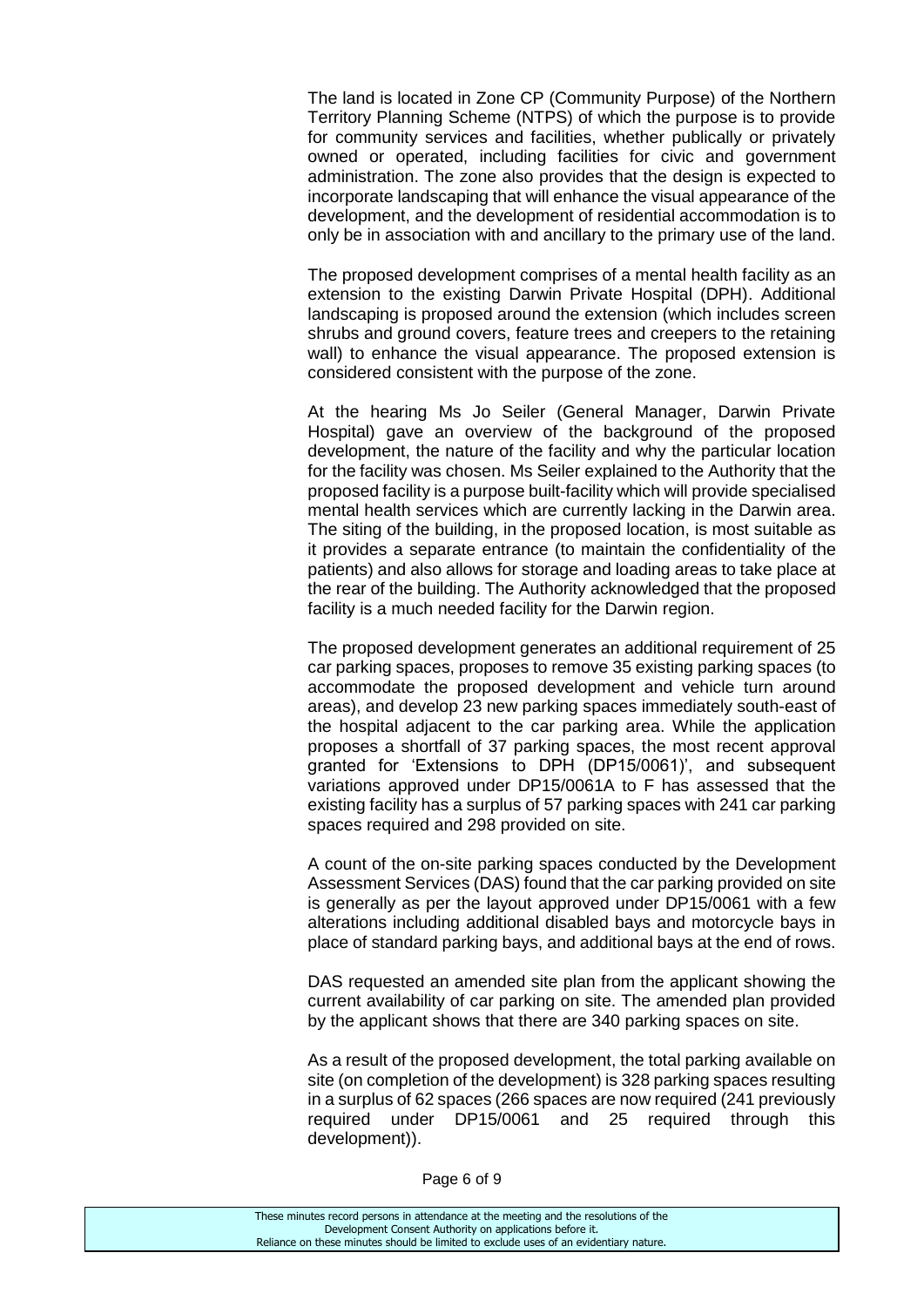The DAS assessment noted that that the amended plan provided by the applicant lacks sufficient information to determine compliance with Clause 6.5.3 (Parking Layout) of the NTPS and recommended a condition precedent requiring an amended plan of the car parking layout for the site showing the provision of 328 spaces in accordance with Clause 6.5.3. The applicant at the hearing requested the Authority to amend the proposed condition precedent as there have been a few modifications to the existing car parking areas which create technical non-compliances with Clause 6.5.3 in certain areas, though the applicant maintains that the current layout is perfectly safe and functional. The applicant advised the Authority that full compliance with Clause 6.5.3 cannot be met for all 328 spaces, so requested that the Authority determine if a variation to Clause 6.5.3 should be granted or that only the 266 spaces currently required are instructed to comply with the technical requirements of Clause 6.5.3. The Authority noted the applicant's request and determined to amend recommended condition precedent 1 to provide amended plans showing at least 266 car parking spaces that comply with the requirements of Clause 6.5.3.

While there appears to be a surplus in the region of 62 spaces, the exact surplus will be determined through the endorsed plans and any future development on this site will need to demonstrate compliance with Clause 6.5.3 if it utilises any of the spaces over and above the 266 required as part of this and previous developments approved on site to date.

Recommended condition precedent 1 was also amended to include the provision, if and where possible, for shade trees within the parking areas. The Authority questioned the applicant on the possibility of providing more shade to the open expanses of hardstand through the planting of trees, particularly given that there is a surplus of car parking spaces so maybe some spaces could give way to the planting of trees. The applicant agreed that the provision of trees could be taken into account in addition to providing an adequate number of car parking spaces to service the proposed development, and was amenable to the inclusion of a condition to this effect.

The site inspection undertaken by DAS found that in a few sections of the existing car park, the line marking had faded making it difficult to easily identify the car parking spaces. A condition requiring the line marking of all bays (as shown on the endorsed plans) is therefore included on the permit.

In response to a question raised by the Authority at the hearing in relation to the reserved car parking available at the rear and front of the existing building, Ms Seiler explained that the parking at the rear is reserved for administration staff, doctors, consultants, contractors and maintenance staff and a small number of car parking spaces at the front are reserved for doctors. Further, Ms Seiler explained that as the proposed facility is located over the existing reserved car parking spaces, the new car parking spaces constructed as part of the proposed development will be allocated to the doctors. Ms Seiler added that the allocation of car parking spaces for the doctors close to the building is necessary to facilitate a quick response time in case of an emergency.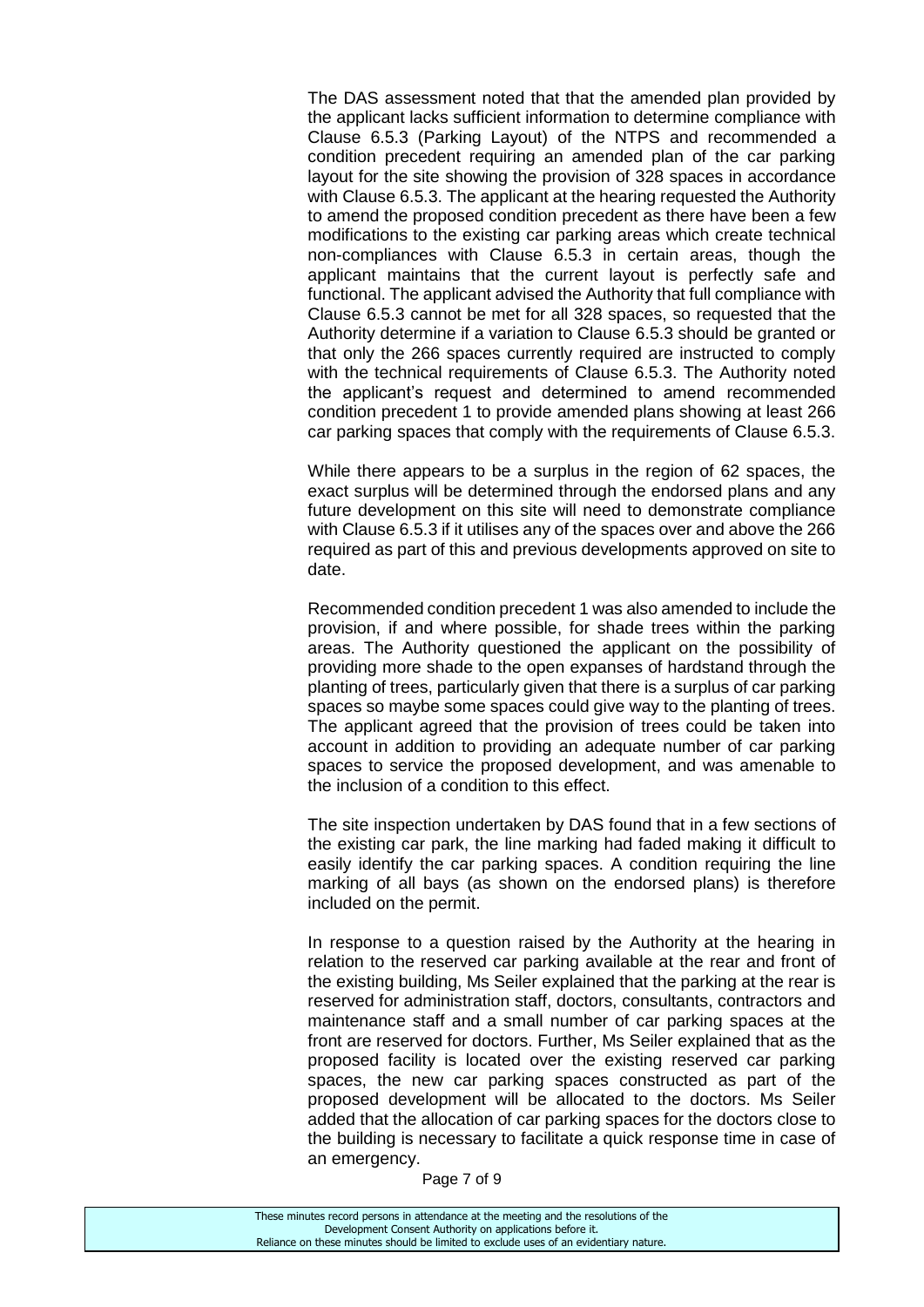The proposed development is assessed as fully compliant with Clause 6.6 (Loading Bays), Clause 8.2 (Commercial and other developments in Zone CP) and Clause 10.2 (Clearing of Native Vegetation).

2. Pursuant to Section 51 (m) of the *Planning Act 1999*, the consent authority must consider the public utilities or infrastructure provided in the area in which the land is situated, the requirement for public facilities and services to be connected to the land and the requirement, if any, for those facilities, infrastructure or land to be provided by the developer for that purpose.

The application was circulated to the relevant authorities and comments received from these authorities are addressed by the inclusion of conditions and notes on the development permit. Given the Darwin Private Hospital relies on the infrastructure of Top End Health Services (TEHS) of the Northern Territory Government for sewer and stormwater connections, additional comments were sought from TEHS and their requirements are addressed through condition precedents and general conditions on the permit.

The applicant at the hearing requested the Authority to amend recommended condition precedent 3, which requires confirmation from the TEHS that the existing network is capable of accommodating the anticipated sewer load from the proposed development. The applicant stated that the sewerage design arrangements have not been finalised yet and that different options are being worked upon at this stage to link the sewer with either TEHS and/or the Power and Water Corporation infrastructure, so the ability to provide clearance from either of those authorities would be preferable. The Authority noted the applicant's comments and amended the wording of condition precedent 3 to provide the flexibility for sewerage services to be connected to the infrastructure of either the TEHS and/or the Power and Water Corporation.

3. Pursuant to section 51(n) of the *Planning Act 1999*, the consent authority must take into account the potential impact on the existing and future amenity of the area in which the land is situated.

The development is considered to be generally consistent with the broader intent of Zone CP (Community Purpose), including the overall scale of the building proposed. The development is proposed over the existing landscape area which will result in a change in the amenity of the area. However, this is compensated by proposing landscaped courtyard areas within the development and additional landscaping around the proposed development (which includes screen shrubs, ground covers, feature trees and creepers to the retaining wall). The proposed development is considered to improve specific health services in the Northern Territory and will facilitate the provision of mental health services within the DPH.